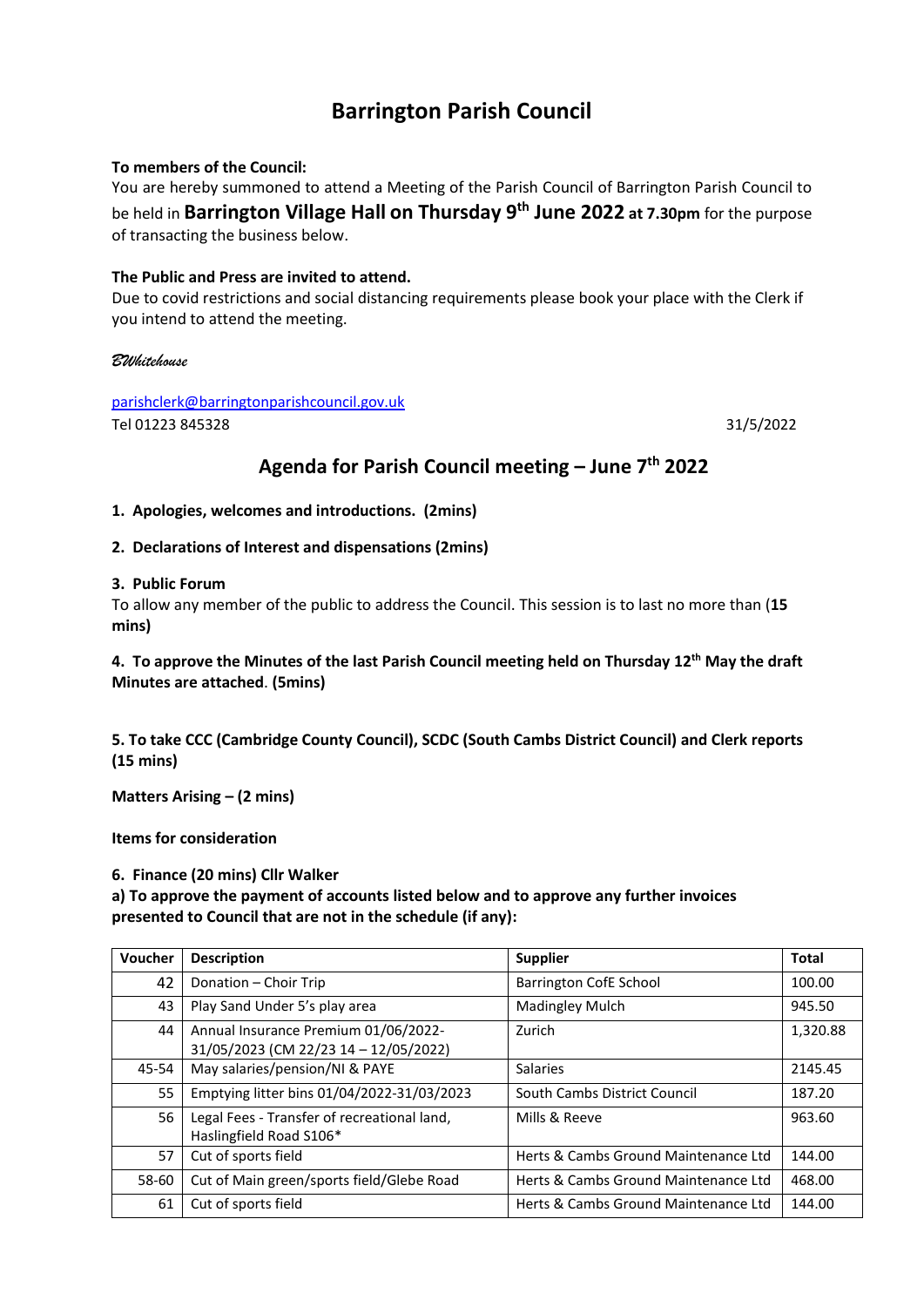| $62 - 64$ | Cut of Main green/sports field/Glebe Road                                                         | Herts & Cambs Ground Maintenance Ltd | 468.00    |
|-----------|---------------------------------------------------------------------------------------------------|--------------------------------------|-----------|
| 65        | Dredge out pond/planting coir rolls/top spoil &<br>grass seed and install small dipping platform* | Fen Ditching Company Ltd             | 19,676.40 |
| 66        | <b>Electricity Charges</b>                                                                        | Southern Electric                    | 201.58    |
|           | <b>Bank charges</b>                                                                               | Lloyds Bank                          | 7.00      |

#### **Notes:**

#### **Voucher No. 56 – Mills & Reeve**

Confirmation required from Council if this invoice is S106 expenditure (or Parish Council costs) as it relates to the recreational land transfer.

#### **Voucher No. 65 – Fen Ditching (work carried out on Challis Pond)**

Donations received towards this expense are: £7179 (last financial year) and £250 received in April 2022. We have been advised (30<sup>th</sup> May 2022) the Green Charity have now received a further cheque from Rugby Benevolent Fund for £10,000. Transfer of this amount will be made to the Parish Council. Total donations towards this expense will be: £17,429.00 (the net value of the invoice is £16,397.00).

#### **b) Balances and Bank Reconciliation.**

#### **Total Income received during the month of May £4,337.06:**

£500 - Barrington Village Hall Trustees – Donation towards the Jubilee Celebrations £3,837.06 – HMRC – VAT Repaid (April to September 2021)

#### **Total in reconciled accounts**:

| Unity Trust Bank | £77,639.42  |
|------------------|-------------|
| Lloyds           | £166,923.40 |
| <b>CBS</b>       | £1,500.00   |
| Unity Trust S106 | $-£31.10$   |
| Total            | £246,031.72 |

#### **c) Review of budget 2022/23 to date.**

#### **d) Bank Signatories – update and consideration for all accounts**

**e) to consider a donation to the Barrington Society** for the recent borrowing of the projector and screen. Suggested donation £10. Decision Required.

**f) to consider a replacement bench** for the one damaged by cricket pitch and the installation of an additional bench alongside the 5 aside football pitch. Details attached for information. Decision required

**g) to consider a replacement bin for Challis Green.** Details attached for info. Decision required. **h) to consider replacing the handles missing on the Senior Multi-play at Challis Green** by Kompan at a cost £747.26. A quote has also been requested for footrests that are missing but an updated quote has not yet been received.

**i) to note other repairs flagged up by the Rospa report** that have been discussed with Herts and Cambs Ground Maintenance.

**j) to consider asking Herts and Cambs to quote for further ditch and drain exploration work**  particularly for areas that go under the roads and permitted ways. Decision Required

**k) to consider renting the village hall to hold another CPR training event perhaps for local young people (over 15's)**